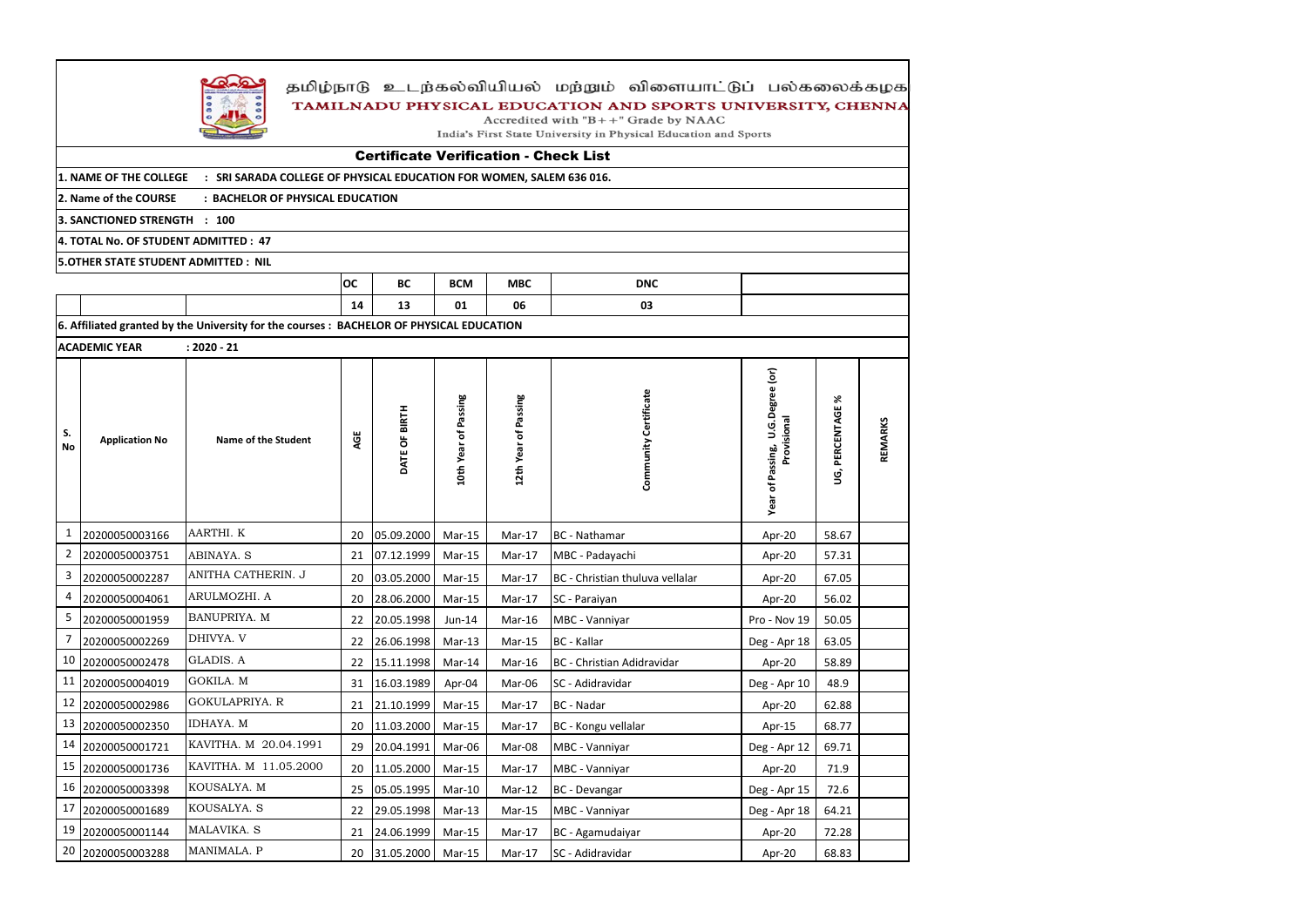| 22 | 20200050002774    | MEENA. K            | 20 | 13.07.2000 | $Mar-15$ | Mar-17   | MBC - Vanniyar                    | Apr-20       | 58.13 |  |
|----|-------------------|---------------------|----|------------|----------|----------|-----------------------------------|--------------|-------|--|
|    | 23 20200050002345 | MONICA. J           | 20 | 18.03.2000 | $Mar-15$ | Mar-17   | <b>BC</b> - Gavara                | Pro - Apr 20 | 68.37 |  |
| 24 | 20200050002284    | MONISHA. B          | 22 | 20.12.1997 | Mar-13   | Mar-15   | MBC - Jangam                      | Deg - Apr 18 | 62.88 |  |
| 26 | 20200050004271    | NAGMA. P            | 20 | 22.06.2000 | $Mar-15$ | Mar-17   | MBC - Vanniyar                    | Apr-20       | 67.67 |  |
| 27 | 20200050002490    | NANDHINI. R         | 23 | 22.05.1997 | $Mar-13$ | $Mar-15$ | MBC - Vannar                      | Deg - Apr 18 | 73.02 |  |
|    | 28 20200050003259 | NAVEENA. S          | 20 | 03.06.2000 | Mar-15   | Mar-17   | MBC - Vanniyar                    | Apr-20       | 72.93 |  |
| 30 | 20200050004035    | PAVITHRA. P         | 21 | 04.05.1999 | Mar-14   | Mar-16   | BC - Agamudaiyar                  | Deg - Apr 19 | 55.84 |  |
| 31 | 20200050002586    | PRABAVATHI. P       | 21 | 13.03.1999 | Mar-14   | Mar-16   | BC - Yadhava                      | Pro - Apr 19 | 80.96 |  |
| 32 | 20200050002360    | PRIYANKA. K         | 20 | 20.05.2000 | $Mar-15$ | Mar-17   | MBC - Vanniyar                    | Apr-20       | 61.3  |  |
| 33 | 20200050002323    | RAVINA. M           | 21 | 22.06.1999 | Mar-14   | Mar-16   | MBC - Vanniyar                    | Apr-20       | 71.09 |  |
| 35 | 20200050002499    | SATHIYACHITRA. E    | 22 | 28.04.1998 | Mar-14   | $Mar-16$ | MBC - Vanniyar                    | Pro - Nov 19 | 61.52 |  |
|    | 36 20200050004025 | SEETHA. C           | 23 | 17.07.1997 | Apr-12   | $Jun-14$ | DNC - Ambalakarar                 | Deg - Apr 17 | 53.82 |  |
| 37 | 20200050002357    | SHANMUGA JOTHIKA. S | 20 | 18.07.2000 | $Mar-15$ | No       | SC - Pallan                       | Apr-20       |       |  |
|    | 38 20200050002352 | SHRINI. K           | 21 | 18.03.1999 | Mar-14   | Mar-16   | <b>BC</b> - Nadar                 | Pro - Aug 19 | 51.37 |  |
| 39 | 20200050003431    | SHRUTHI. S          | 21 | 08.10.1999 | $Mar-15$ | Mar-17   | BC - Nathamar                     | Apr-20       | 73.65 |  |
| 40 | 20200050002524    | SIDDESWARI. R       | 21 | 31.03.1999 | $Mar-15$ | Mar-17   | MBC - Vanniyar                    | Apr-20       | 71.14 |  |
| 41 | 20200050002972    | SNEKAPRIYA. N       | 20 | 11.01.2000 | $Mar-15$ | Mar-17   | BC - Malaiyamar                   | Apr-20       | 74.67 |  |
|    | 42 20200050002526 | SUBRAJA. R          | 21 | 21.11.1999 | $Mar-15$ | Mar-17   | MBC - Vanniya kula sathriyar      | Apr-20       | 67.1  |  |
| 44 | 20200050002353    | THAMILARUVI. V      | 20 | 02.06.2000 | Mar-15   | Mar-17   | DNC - Gandarvakottai kallar       | Apr-20       | 69.48 |  |
| 45 | 20200050002272    | VAISUBHA. V         | 20 | 21.04.2000 | $Mar-15$ | Mar-17   | SC - Pallan                       |              |       |  |
|    | 46 20200050004207 | <b>VENNILA. S</b>   | 20 | 22.05.2000 | $Mar-15$ | Mar-17   | MBC - Vanniyar                    | Apr-20       | 71.22 |  |
|    | 47 20200050002577 | YOGESWARI. K        | 21 | 11.03.1999 | Mar-15   | $Mar-17$ | BC - Sadhu Chetty - Telugu Chetty | Apr-20       | 58.89 |  |